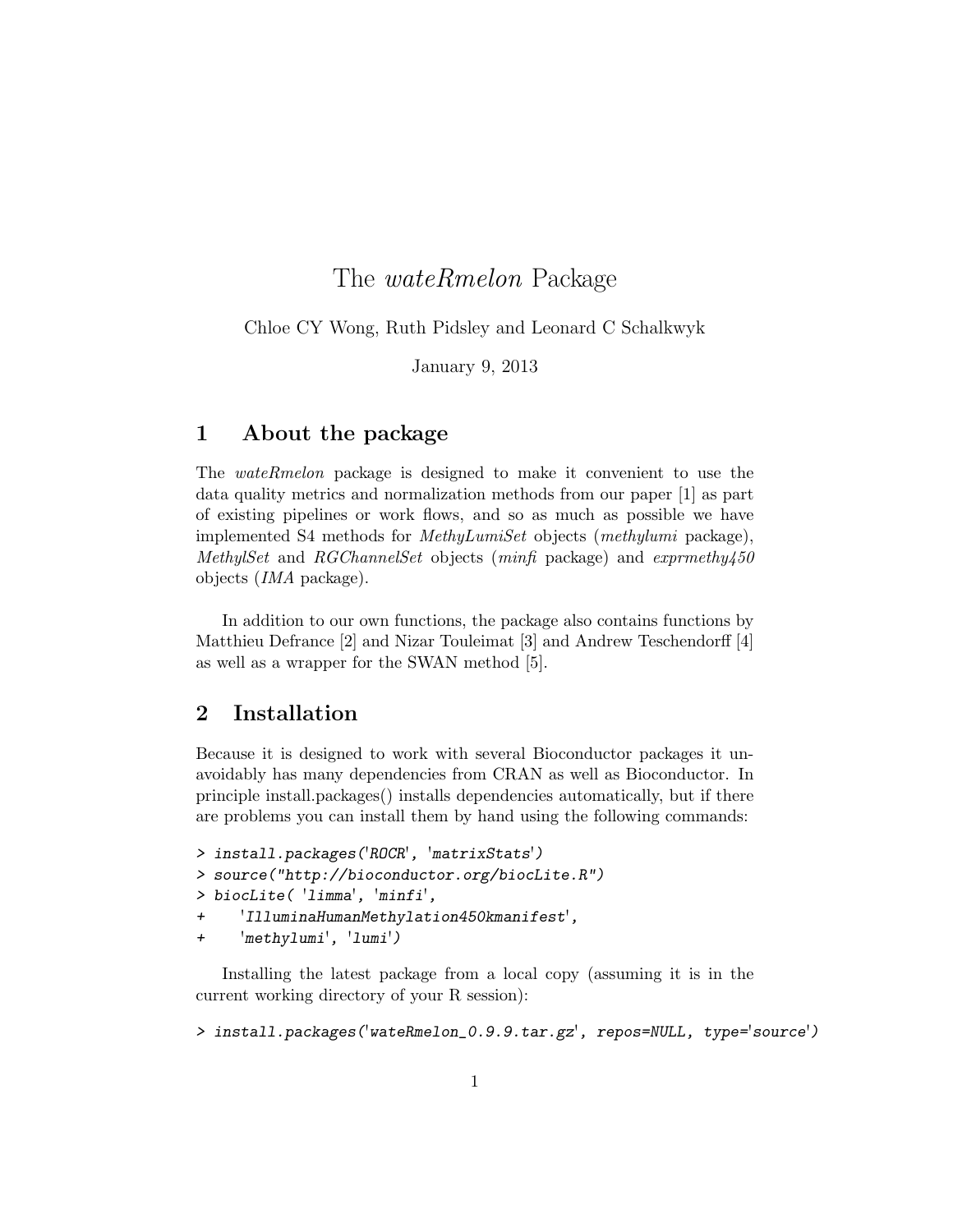## 3 Trying it out

The package contains a small subset of 450K array data which can be used to explore functions quickly; the melon data set for example is a MethyLumiSet with 12 samples but only 3363 features:

```
> library('wateRmelon')
> # load in melon dataset
> data (melon)
> # display dimensions of data matrix
> dim(melon)
Features Samples
    3363 12
> # quality filter using default thresholds
> melon.pf<-pfilter(melon)
0 samples having 1 % of sites with a detection p-value greater than 0.05 were removed
Samples removed:
72 sites were removed as beadcount <3 in 5 % of samples
40 sites having 1 % of samples with a detection p-value greater than 0.05 were removed
> # preprocess using our best method
> melon.dasen.pf <- dasen(melon.pf)
```
## 4 Our performance metrics

We have taken advantage of known DNA methylation patterns associated with genomic imprinting and X-chromosome inactivation (XCI), in addition to the performance of SNP genotyping assays present on the array, to derive three independent metrics which we use to test alternative schemes of correction and normalization. These metrics also have potential utility as quality scores for datasets. All of them are expressed in such a way that lower values indicate better performance (i.e. better predicted ability to detect real methylation differences between samples).

#### 4.1 Genomic imprinting

This is based on the hemi-methylation of genomic imprinting differentially methylated regions (DMRs), and is a standard-error-like measure of dispersion(SE).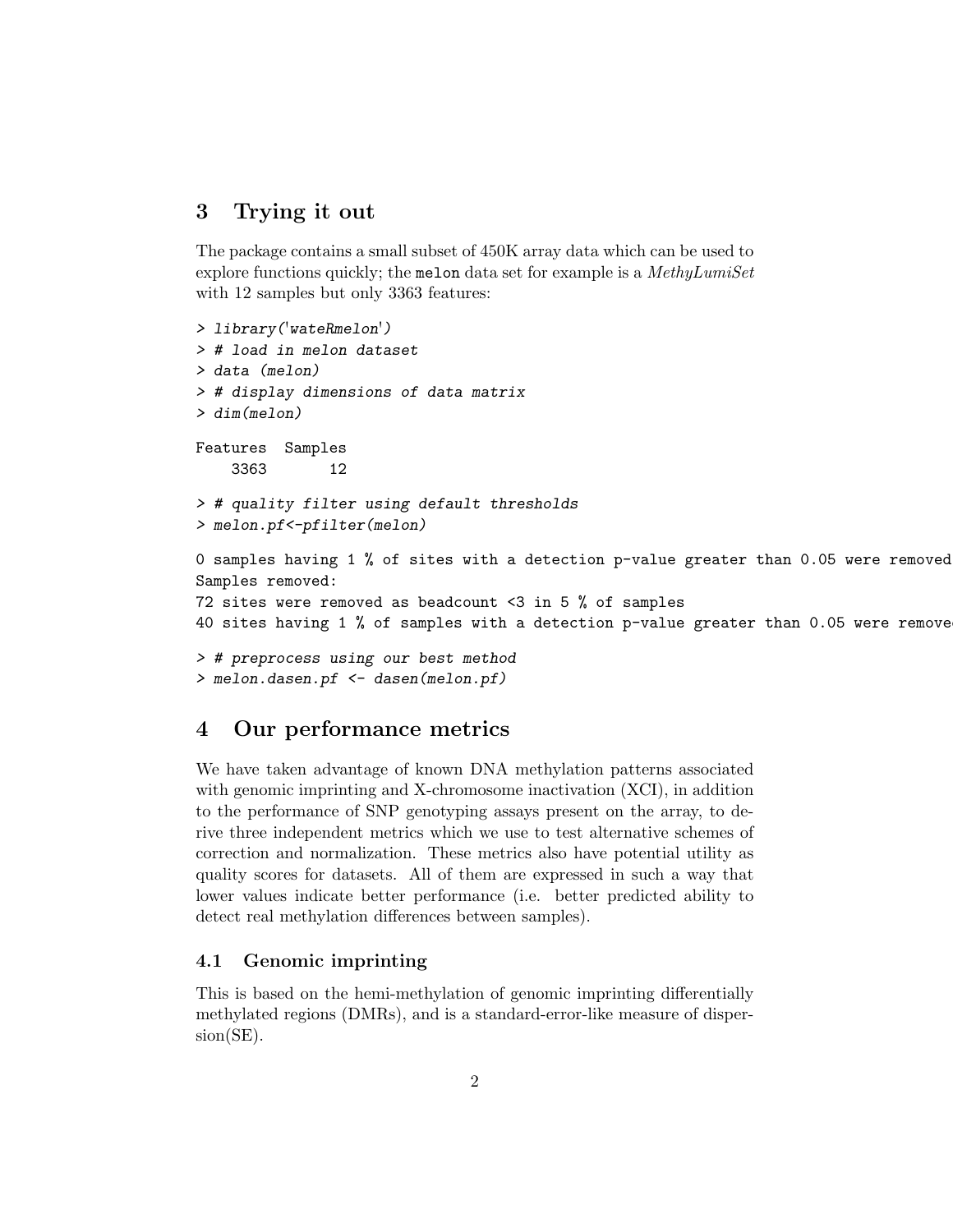```
> # calculate iDMR metrics on QC'd betas
> dmrse_row(melon.pf)
[1] "223 iDMR data rows found"
[1] 0.005428861
> # calculate iDMR metrics on QC'd and preprocessed betas
> dmrse_row(melon.dasen.pf)
[1] "223 iDMR data rows found"
[1] 0.002086381
```

```
> # slightly lower (better) standard errors
```
### 4.2 SNP genotypes

A very simple genotype calling by one-dimensional K-means clustering is performed on each SNP, and for those SNPs where there are three genotypes represented the squared deviations are summed for each genotype (similar to a standard deviation for each of allele A homozygote, AB heterozygote and allele B homozygote). By default these are further divided by the square root of the number of samples to get a standard error-like statistic.

```
> # calculate SNP metrics on QC'd betas
> genki(melon.pf)
[1] "65 SNP data rows found"
[1] 8.129585e-05 2.020173e-04 7.819409e-05
> # calculate SNP metrics on QC'd and preprocessed betas
> genki(melon.dasen.pf)
[1] "65 SNP data rows found"
[1] 0.0000507474 0.0001255203 0.0000452997
> # slightly lower (better) standard errors
```
### 4.3 X-chromosome inactivation

This is based on the male-female difference in DNA methylation, almost all of which is due to hypermethylation of the inactive X in females. This difference is thus a good predictor of X-chromosome location for probes,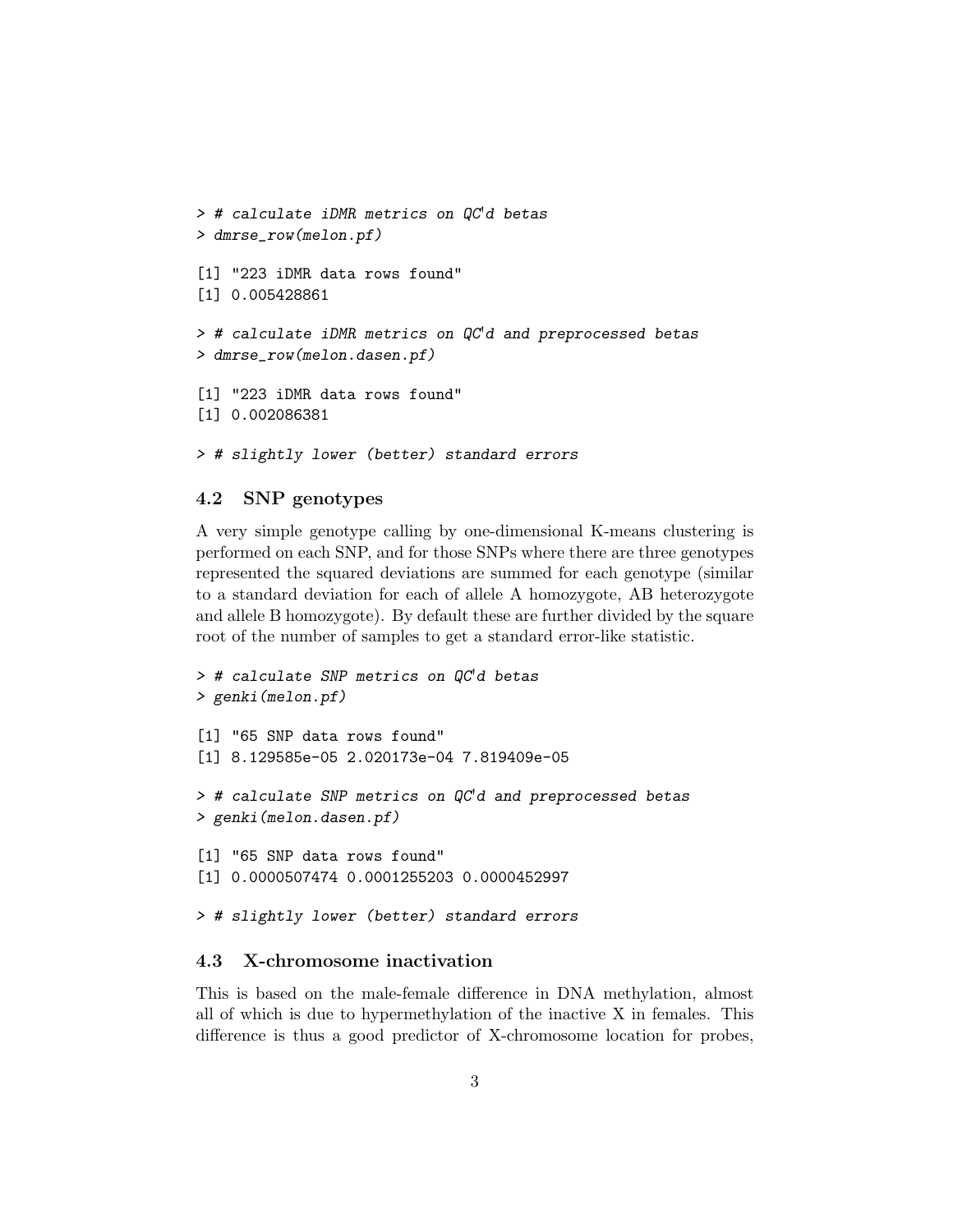and this can be used for a Receiver Operating Characteristic (ROC) curve analysis. We report 1-(area under curve) (AUC) so that smaller values indicate better performance, just as in our other two metrics. This requires the samples to be of known sex (and not all the same) and chromosome assignments for all probes. It takes more time to calculate than the other two metrics. Note that the roc and the auk are both sea birds.

```
> # calculate X-chromosome metrics on QC'd betas
> seabi(melon.pf, sex=pData(melon.pf)$sex, X=fData(melon.pf)$CHR=='X')
[1] 0.2597014
> # calculate X-chromosome metrics on QC'd and preprocessed betas
> seabi(melon.dasen.pf,
+ sex=pData(melon.dasen.pf)$sex,
+ X=fData(melon.dasen.pf)$CHR=='X'
+ )
[1] 0.1010268
```
### 5 Suggested analysis workflow

#### 5.1 Load and tidy data

You can use a variety of methods to load your data, either from GenomeStudio final report text files or from iDAT files. methylumi and IMA can read text files, we recommend methylumi because the exprnethy450 object only stores betas and not raw intensities. methylumi and minfi can both read iDAT files, and produce objects that can be used by our functions. Neither contains the full annotation that comes inside the final report text file. If you use the GenomeStudio file we recommend saving the unnormalized, uncorrected version of the data. We also recommend keeping the barcode names (SentrixID RnnCnn) as the column headers or in a separate dataframe.

```
> library(methylumi)
> melon <- methyLumiR('finalreport.txt')
```
Normalization only works well at cleaning up minor distributional differences between samples. Failed or otherwise atypical samples should be filtered out beforehand. Also if you have different tissues or similar drastic divides in your data it may not be optimal to normalize everything together.

Visualization of raw intensities is a good way of identifying grossly atypical (failed) samples.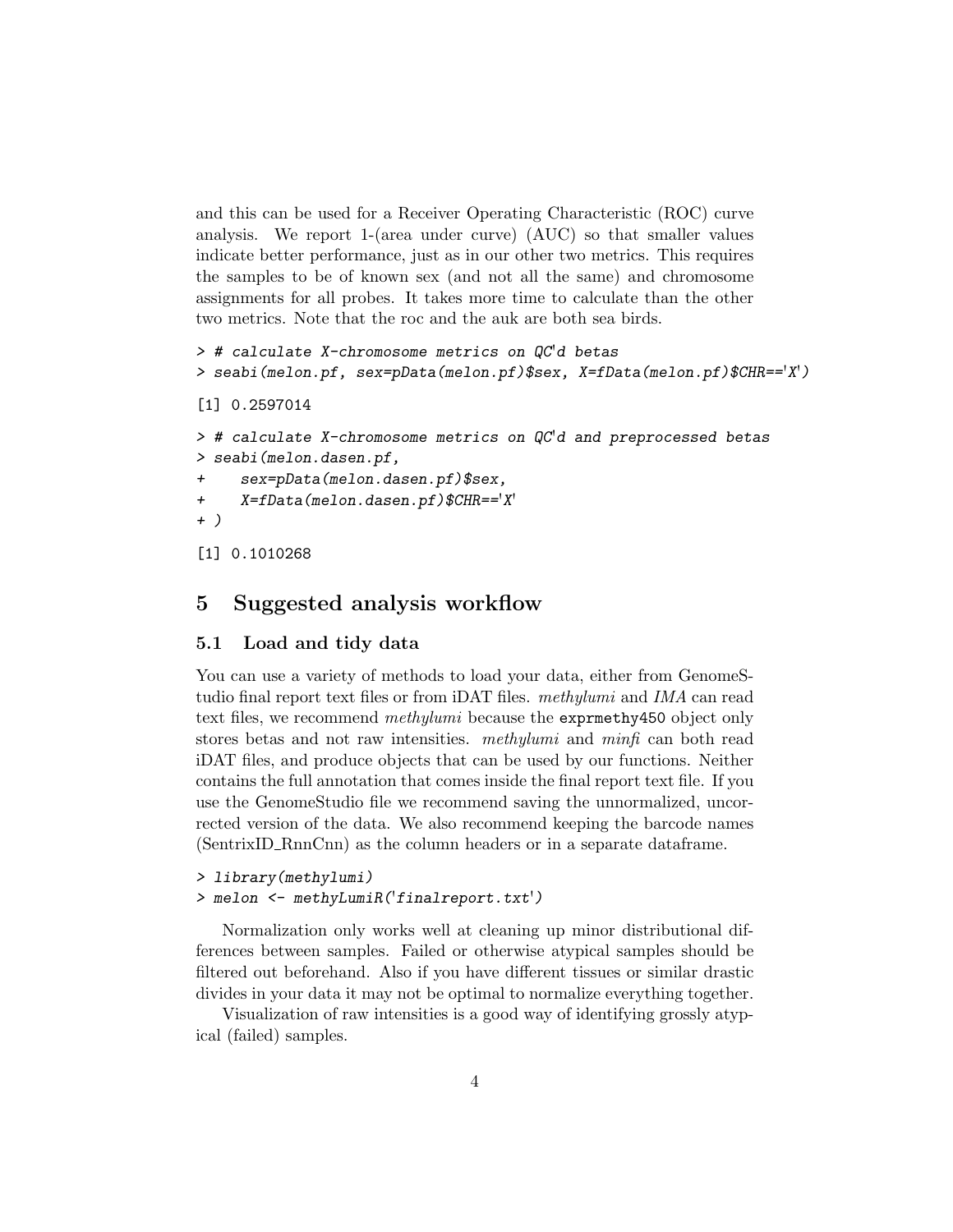



> boxplot(log(unmethylated(melon)), las=2, cex.axis=0.8 )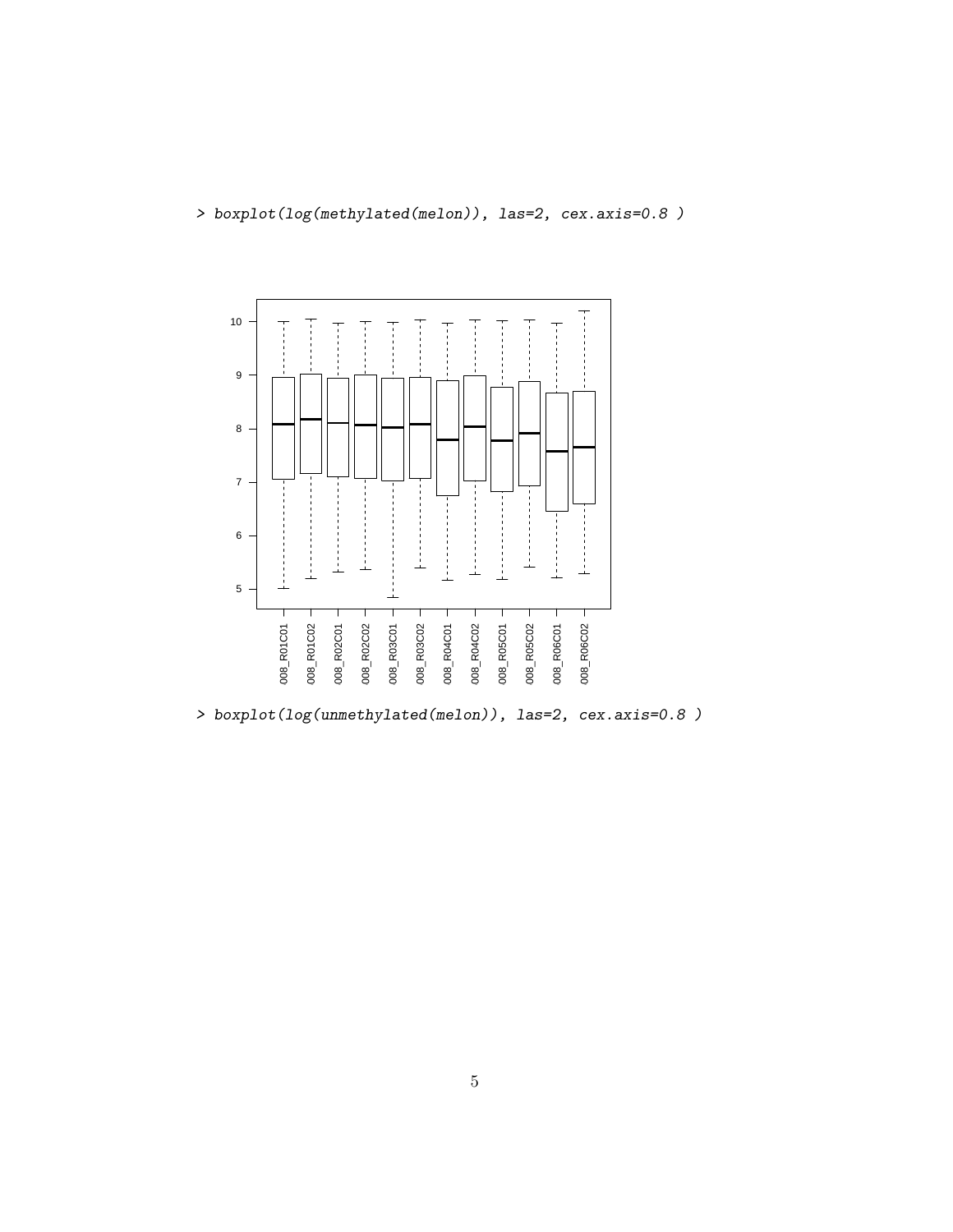

Filtering by detection p-value provides a straightforward approach for removing both failed samples and probes. The pfilter function conveniently discards samples with more than (by default ) 1% of probes above the .05 detection p-value threshold, and probes with any samples with beadcount under 3 or more than 1% above the p-value threshold.

```
> melon.pf <- pfilter(melon)
```

```
0 samples having 1 % of sites with a detection p-value greater than 0.05 were removed
Samples removed:
72 sites were removed as beadcount <3 in 5 % of samples
40 sites having 1 % of samples with a detection p-value greater than 0.05 were removed
```
It has come to our attention that data read in using the various packages and input methods will give subtly variable data output as they calculate detection p-value and beta values differently, and do/don?t give information about beadcount. The pfilter function does not correct for this, but simply uses the detection p-value and bead count provided by each package.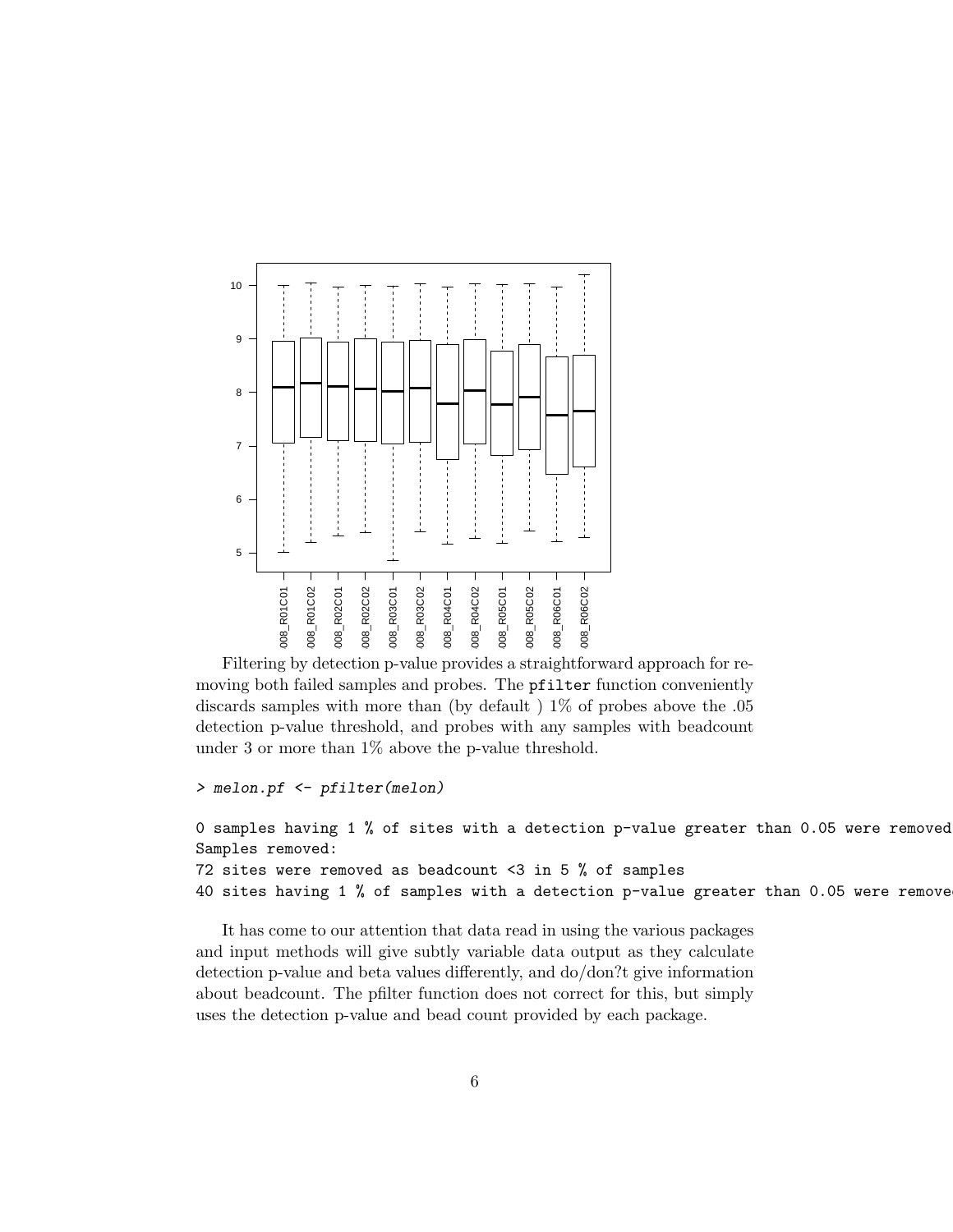### 5.2 Normalize and calculate betas

In our analysis[1] we tested 15 preprocessing and normalization methods. This involved processing 10 data sets 15 different ways and calculating three metrics of performance from each one. You can do the same thing with your data if you like, but our recommended method dasen will work well for most data sets. If you suspect varying dye bias (if you have arrays scanned on different instruments, for example), you might want to try nanes.

```
> melon.dasen.pf <- dasen(melon.pf)
```
#### 5.3 Example workflow: method for MethyLumiSet

```
> data(melon)
> # load in melon dataset
> melon.pf<-pfilter(melon)
```
0 samples having 1 % of sites with a detection p-value greater than 0.05 were removed Samples removed:

72 sites were removed as beadcount <3 in 5 % of samples 40 sites having 1 % of samples with a detection p-value greater than 0.05 were removed

```
> # perform QC on raw data matrix using default thresholds
```

```
> melon.dasen.pf<-dasen(melon.pf)
```

```
> # preprocess using our best method
```

```
> sex <- pData(melon.dasen.pf)$sex
```

```
> # extract phenotypic information for test
```

```
> bet<-betas(melon.dasen.pf)
```
> # extract processed beta values

```
> melon.sextest<-sextest(bet,sex)
```
> # run t-test to idenitify sex difference

#### 5.4 Further analysis

We can't offer much help with the actual analysis, which will be different for every experiment. In general though, you need to get your experimental variables into the same order as your arrays and apply some kind of statistical test to each row of the table of betas. In the workflow shown here, the array barcodes are preserved and can be retrieved with sampleNames or colnames. It's convenient to read in a samplesheet, for example in csv format, with the barcodes as row names.